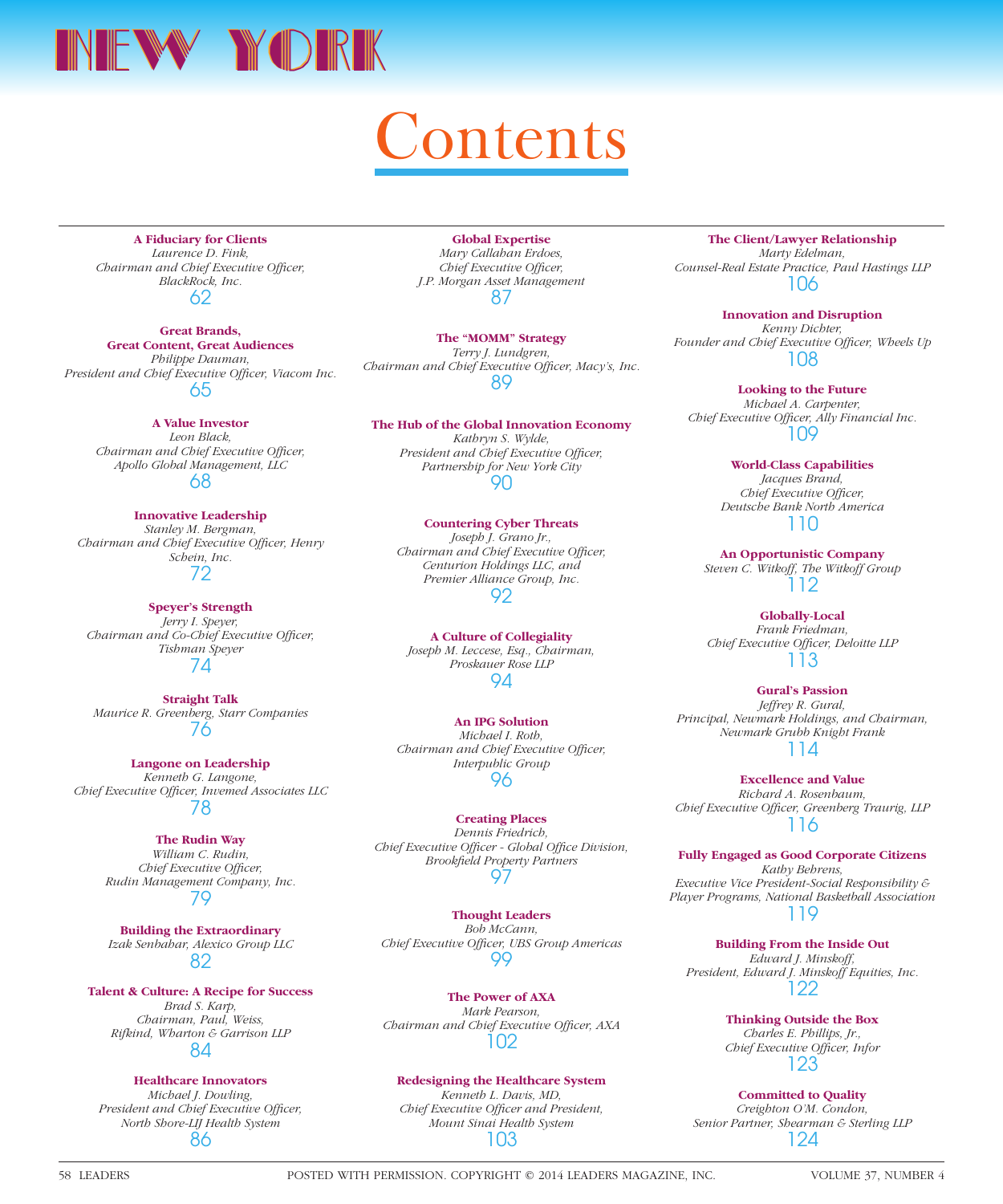**NEW YORK NEW YORK NEW YORK NEW YORK NEW YORK NEW YORK NEW YORK NEW YORK NEW YORK NEW YORK NEW YORK NEW YORK NEW YORK NEW YORK NEW YORK NEW YORK NEW YORK NEW YORK NEW YORK NEW YORK NEW YORK NEW YORK NEW YORK NEW YORK NEW Y** *Kenneth Fisher, Partner, Fisher Brothers, and Chairman and Chief Executive Offi cer, Fisher House Foundation* 126

**The Integrity of Independence**

*James W. Crystal, Chairman and Chief Executive Officer, Crystal & Company* 127

**Central to the Fabric of New York** *Leecia Eve, Vice President-Government Affairs Tri-State Region, Verizon Communications* 128

**Reinventing New York City Housing** *Daniel Brodsky, Managing Partner, The Brodsky Organization* 130

> **Fostering Substantive Excellence** *Stephen J. Dannhauser, Weil, Gotshal & Manges LLP* 131

**The NHL's Reach** *Gary Bettman, Commissioner, National Hockey League* 132

**Extending the Brand Promise** *John B. Veihmeyer, Global Chairman, KPMG, and Chairman and Chief Executive Officer, KPMG LLP (U.S.)* 134

> **New York City's Tech Future** *Howard P. Milstein, Chairman and Chief Executive Officer, New York Private Bank & Trust* 135

**An International Heritage** *Joseph C. Shenker, Chairman, Sullivan & Cromwell LLP* 136

**The Beauty of Giving** *Deborah Krulewitch, Senior Vice President-Corporate Administration, The Estée Lauder Companies Inc.*

138

**The JLL Environment** *Peter Riguardi, President-New York Tri-State Region, JLL* 139

**Made for New York** *Robert I. Grossman, M.D.,*  Saul J. Farber Dean and Chief Executive Officer, *NYU Langone Medical Center* 140

**The Faces Behind the Brand**

*Donald J. Trump - Chairman, President, and*  Chief Executive Officer; Donald Trump Jr. -*Executive Vice President; Ivanka Trump - Executive Vice President of Development & Acquisitions; and Eric F. Trump - Executive Vice President of Development and Acquisitions, The Trump Organization* 142

**Hard Work and Creativity** *David W. Levinson, Chairman and Chief Executive Officer, L&L Holding Company, LLC* 144

**Investing in New York and Long Island** *Kenneth D. Daly, President, National Grid New York* 146

**The Impact of Architecture** *A. Eugene Kohn, Chairman, Kohn Pedersen Fox Associates (KPF)* 148

**New York-Centric** *Marty Burger, Chief Executive Offi cer, Silverstein Properties* 149

> **People, Culture, and Clients** *Larren M. Nashelsky, Chair, Morrison & Foerster LLP* 150

**Innovation Clusters** *Joel S. Marcus, Chairman, Chief Executive Officer, and Founder, Alexandria Real Estate Equities, Inc.* 152

**Fostering Entrepreneurial Ventures** *James D. Robinson III, General Partner and Co-Founder, RRE Ventures* 154

**Building Brooklyn** *MaryAnne Gilmartin, President and Chief Executive Officer, Forest City Ratner Companies (FCRC)* 155

**Collegial and Collaborative** *William R. Dougherty, Esq., Partner, Simpson Thacher & Bartlett LLP* 156

> **Building Businesses** *Kevin P. Ryan, Founder and Chairman, GILT* 158

**Enhancing an Icon** *Peter L. Malkin, Chairman Emeritus, Empire State Realty Trust and Chairman, Malkin Holdings LLC* 160

> **Changing Health Behavior** *Deborah McKeever,*  **President and Chief Operating Officer,** *EHE International* 162

> > **Trust and Transparency**

*John W. Thiel, Head of Merrill Lynch Wealth Management* 164

**The Evolution of Communications** *Howard J. Rubenstein, President, Rubenstein Associates, Inc.* 165

**Transforming Professional Learning** *Alexander Saint-Amand,*  President and Chief Executive Officer, GLG 166

> **Talent and Resources** *Bruce Mosler, Chairman of Global Brokerage,*   $C$ ushman & Wakefield 168

**Building Mountains** *Candace K. Beinecke, Chair, Hughes Hubbard & Reed LLP* 169

**Quality Care** *Steven J. Corwin, M.D., Chief Executive Officer, NewYork-Presbyterian Hospital* 170

**The SkyBridge Story** *Anthony Scaramucci, Founder and Co-Managing Partner, SkyBridge Capital* 172

**Cross-Border Business Advice** *Robert Wolf,*  Founder and Chief Executive Officer, 32 Advisors, LLC, *and Chairman, Measure, a 32 Advisors Company* 174

**Living Gotham** *Joel I. Picket, Chairman and Chief Executive Officer, Gotham Organization* 176

**The Impact of Building** *Steven Spinola, President, Real Estate Board of New York* 177

**Experience, Talent, and Creativity** *Pamela Liebman,*  President and Chief Executive Officer, *The Corcoran Group* 178

**A Stable Currency Means a Vibrant Economy** *Steve Forbes, Chairman and Editor-in-Chief, Forbes Media* 180

> **Real Estate Cycles** *Kent M. Swig, Co-Chairman, Terra Holdings, LLC; President, Swig Equities, LLC; and President, Helmsley Spear LLC* 182

> **Hands-On Value Investors** *Strauss Zelnick, ZelnickMedia Corp.* 184